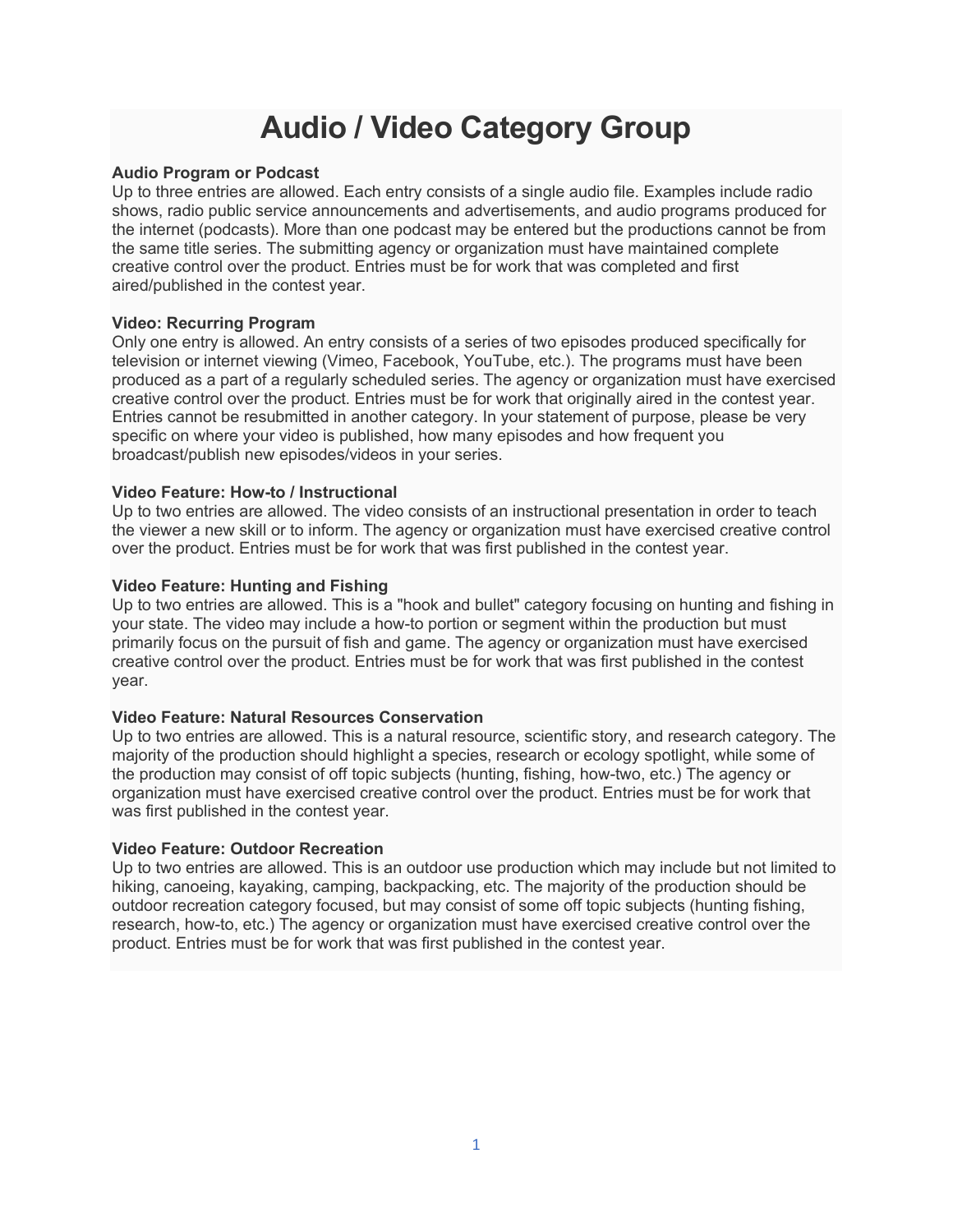## **Video PSA and Marketing**

Up to two entries are allowed. Each entry consists of a stand-alone public service advertising/promotion/marketing video production. The agency or organization must have exercised creative control over the product. Entries must be for work that was first published in the contest year.

## **PLEASE NOTE:**

• Public Service Advertising can be viewed as "advertising that serves the general public's interest." Videos should be educational, and conservation focused helping change the public's attitudes and behaviors in a positive way.

• Training videos and other programs geared to internal audiences should be entered in the Internal Communication category. Other categories that may be appropriate for video entries include Education and Communications Campaign, or How-To / Instructional.

• Both broadcast and non-broadcast (i.e. social media) programs will be accepted.

# **Communication / Education Category Group**

## **Best Use of Humor**

This category recognizes the most creative and effective use of humor to enhance and amplify a communication or education effort. Such example efforts could include, but not be limited to, social media posts, photos, illustrations, articles, billboards, video, radio spots, etc. Submitting agency must have maintained editorial or design control. Entries must be for work that was published in the contest year. Up to two entries allowed.

## **Communications Campaign - Educational**

Up to three entries per agency are allowed. Each entry consists of all materials used in a communication campaign or effort designed to educate the public (CWD, AIS, Don't Feed the Bears, etc.). Entries may use combinations of various print, digital media, or online community engagement strategies. The submitting agency or organization must include the distribution strategy or work plan and have maintained editorial, design and creative control over the campaign. Be sure to detail in your submission the key audience, why each media was selected, the goals, and how the outcomes were evaluated. Entries must be for work that was completed in the contest year.

## **PLEASE NOTE:**

• Single publications, magazine articles, and videos without supporting documents should be entered in their respective categories.

• The entry may not be a regional or local variation of a nationally produced campaign unless it has been significantly modified by the submitting agency.

• Entries must be for work that was completed in contest calendar year. While the entry would normally be produced or distributed for the first time in the contest year, comprehensive campaigns with major revisions, additions and supplements may be submitted for the year in which program renovations are completed. If you think your entry qualifies under this rule, be prepared to explain in the Statement of Purpose exactly what major revisions, additions or supplements were made during the contest year and to demonstrate that these significantly affected the comprehensive campaign.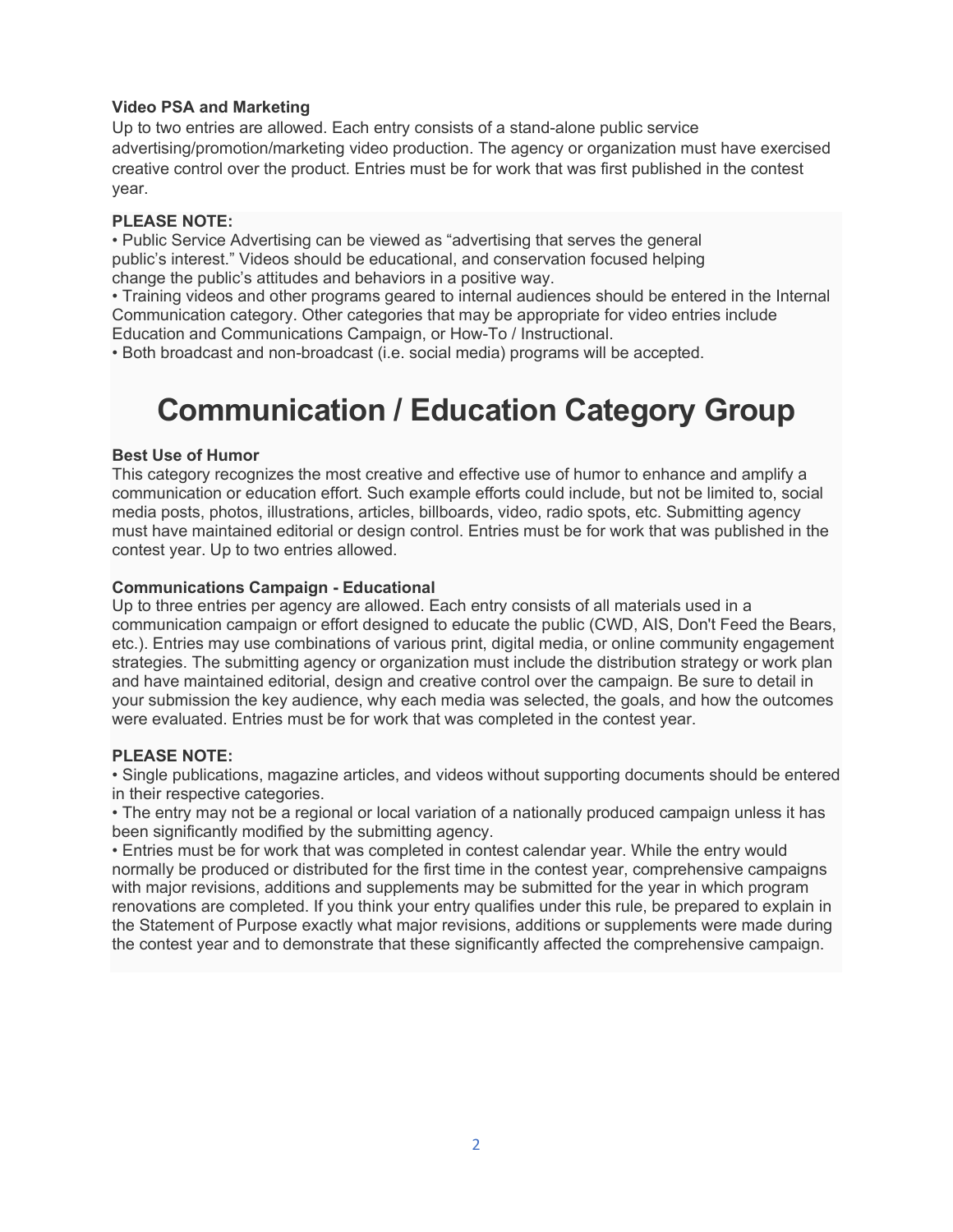## **Communications Campaign - Marketing**

Up to three entries per agency are allowed. Each entry consists of all materials used in a communication campaign or effort designed to sell a service or product (hunting or fishing license, license plate, wildlife stamps, etc.). Entries may use combinations of various print, digital media, or online community engagement strategies. The submitting agency or organization must include the distribution strategy or work plan and have maintained editorial, design and creative control over the campaign. Be sure to detail in your submission the key audience, why each media was selected, the goals, and how the outcomes were evaluated. Entries must be for work that was completed in the contest year.

## **PLEASE NOTE:**

• Single publications, magazine articles, and videos without supporting documents should be entered in their respective categories.

• The entry may not be a regional or local variation of a nationally produced campaign unless it has been significantly modified by the submitting agency.

• Entries must be for work that was completed in contest calendar year. While the entry would normally be produced or distributed for the first time in the contest year, comprehensive campaigns with major revisions, additions and supplements may be submitted for the year in which program renovations are completed. If you think your entry qualifies under this rule, be prepared to explain in the Statement of Purpose exactly what major revisions, additions or supplements were made during the contest year and to demonstrate that these significantly affected the comprehensive campaign.

## **Education**

Up to three entries per agency are allowed. Each entry consists of an education program produced in-house. The entry may range from a one-time, single-topic effort to comprehensive programs designed for use over a number of years. Such programs are often tied to educational standards or age-specific curriculum. Any such program is eligible for this category because its purpose is primarily educational, even when its format makes it eligible for video, magazine or other categories. The submitting agency or organization must have exercised creative control over the product. Be sure to detail in your submission the audience, education goals and how educational effectiveness is measured.

## **PLEASE NOTE:**

• The entry may not be a regional or local variation of a nationally produced project unless it has been significantly modified by the submitting agency.

• Entries must be for work that was completed in contest year. While the entry would normally be produced or distributed for the first time in the contest year, comprehensive programs with major revisions, additions or supplements may be submitted for the year in which program renovations are completed. If you think your entry qualifies under this rule, be prepared to explain in the Statement of Purpose exactly what major revisions, additions or supplements were made during the contest year and to demonstrate that these significantly affected the comprehensive program.

## **External Newsletter**

Up to three entries per agency are allowed. Each entry consists of two different issues of an external or print e-newsletter. Submitting agency or organization must have maintained editorial and design control. Newsletters must have a regular publishing schedule (monthly, quarterly, etc.) Entries must be for work that was completed during the contest year. Be sure to detail your audience and justification for editorial choices.

## **PLEASE NOTE:**

• Entrants may not submit the same newsletter issue into multiple categories. Electronic messages should be submitted in the Online Community Engagement category if part of an overall campaign of electronic communications.

• This category can only be entered once per title; for example, if the April and May issues of a newsletter comprise one entry, the August and September issues of the same newsletter cannot be a separate entry.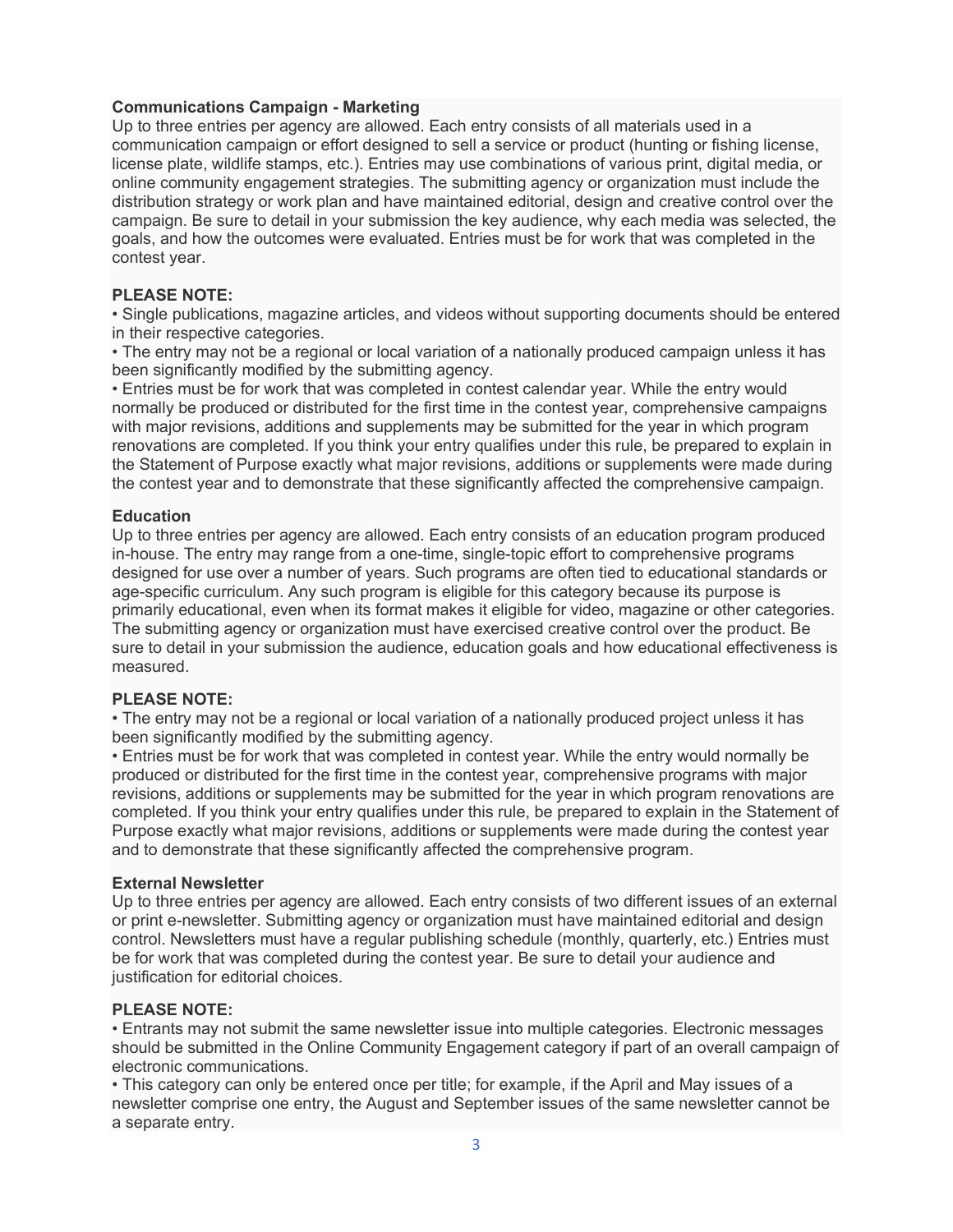## **Internal Communications**

Up to three entries are allowed. Each entry consists of an agency-produced print or e-newsletter, video, brochure, workbook, manual or other product created to inform, educate, train or motivate employees. Submitting agency or organization must have maintained complete editorial, design and/or creative control. Entries must be for work that was completed during the contest year. Be sure to detail the goals of the project and any outcomes.

### **PLEASE NOTE:**

• Entries are limited to those efforts distributed internally and may not include items produced for external distribution. Annual reports should be entered in the One-Time Publication: Book/Report category.

#### **Website**

Two entries are allowed. Each entry consists of a unique URL. An entry may encompass an agency or organization's entire website, or a special project or program-specific initiative. The submitting agency or organization must have maintained complete creative control over the website. **PLEASE NOTE:**

- Be sure to answer the following questions in your Statement of Purpose: What makes your website innovative or unique? What aspects of your site should judges pay closest attention to?
- The judges may review the site at any point during the judging period. The site will be judged based on the content that is current.

## **Graphic Design / Photo Category Group**

## **Graphics: Advertising / Display**

Up to two entries are allowed. Each entry consists of an original graphic element created by someone within the member agency. Examples include ads, web banners, exhibit graphics, a sign or series of related signs, and billboards. Graphics in which text is a significant or dominant element of the design are not eligible for this category and should be entered in the Graphics: Layout category instead. Entries must be for work that was completed in the contest year.

#### **PLEASE NOTE:**

Up to three items that the graphic was used on may be included in the entry.

For signage, billboard and exhibit graphics, a photo may accompany entry as a representation. The Statement of Purpose should include information on why the graphic was created and how it was used.

#### **Graphics: Layout**

Up to two entries are allowed. Each entry consists of an original design created by someone within the member agency. Eligible designs are those in which text is a significant or dominant element, and in which many elements are combined, sometimes over multiple presentations. Examples include: a magazine article, presentation graphics, infographics and exhibit graphics. Graphics in which text is not a significant element are ineligible for this category and should be entered in Graphics: Advertising/Display instead. The entry must have been first revealed to the public in the contest year.

#### **PLEASE NOTE:**

• The Statement of Purpose should include information on why the layout was created and how it was used.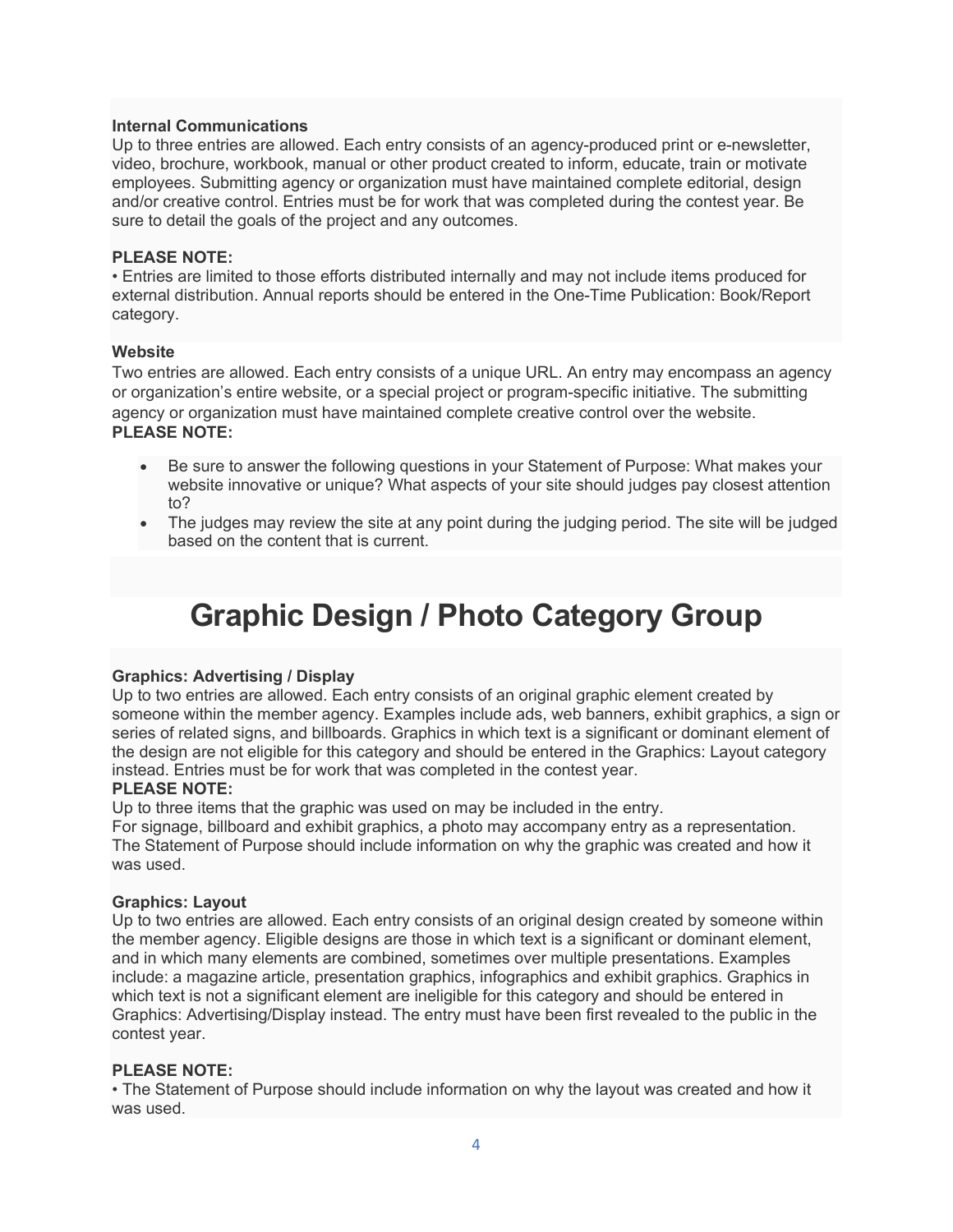#### **Graphics: Logos / Illustrations**

Up to two entries are allowed. Each entry consists of an original graphic element created by someone within the member agency. Examples include logos, illustrations, patches, pins, stickers etc. Graphics in which text is a significant or dominant element of the design are not eligible for this category and should be entered in the Graphics: Layout category instead. Entries must be for work that was published in the contest year.

### **PLEASE NOTE:**

Up to three items that the graphic was used on may be included in the entry. For example, a logo can be submitted by itself or along with up to three different products for which it was used. The Statement of Purpose should include information on why the logo/illustration was created and how it was used.

#### **Photography: Flora and Fauna**

This category is designated for wild animals, birds, fish, insects, and other live creatures or wild plants as the main subject in a natural setting. People are typically excluded from the subject matter. Photographer must demonstrate sound technical field skills that offer not only artistic value, but scientific value as well. Up to two entries are allowed. Each entry is one photograph. The photograph must have been published first in an agency or organization publication, news release, exhibit, presentation, website, social media and/or other effort during the contest year. The photo must have been taken by an employee of the submitting agency or organization. Judges will select the best individual photograph. Entries must be for photos that were first published in the contest year.

#### **Photography: People**

This category is designated for photos where the primary subject is one or more people, typically in the outdoors and/or their natural environment. Up to two entries are allowed. Each entry is one photograph. The photograph must have been first published in an agency or organization publication, news release, exhibit, presentation, website, social media and/or other effort during the contest year. The photo must have been taken by an employee of the submitting agency or organization. Judges will select the best individual photograph. Entries must be for photos that were first published in the contest year.

## **Photography: Scenic**

This category is designated for photos showing locales in all their varieties. Photographs will portray landscapes, outdoor scenes or other natural settings in which the general view--rather than a specific person, animal or plant-- is the theme of the image. Up to two entries are allowed. Each entry is one photograph. The photograph must have been first published in an agency or organization publication, news release, exhibit, presentation, website, social media and/or other effort during the contest year. The photo must have been taken by an employee of the submitting agency or organization. Judges will select the best individual photograph. Entries must be for photos that were first published in the contest year.

## **Photography: Studio/Enhanced**

This category is designated for photos captured where the photographer controls the lighting. Photographers may use photo editing software, artificial lighting or commercial techniques. Studio photographs may be shot indoors or outdoors with the aid of studio accessories such as a flash head, light stand, umbrella, Softbox, snoot and/or honeycomb or reflectors. Up to two entries are allowed. Each entry consists of a single photograph. The photograph must have been first published in an agency or organization publication, news release, exhibit, presentation, website and/or other effort during the contest year. The photo must have been taken by an employee of the submitting agency or organization. Entries will be judged for the best individual photograph.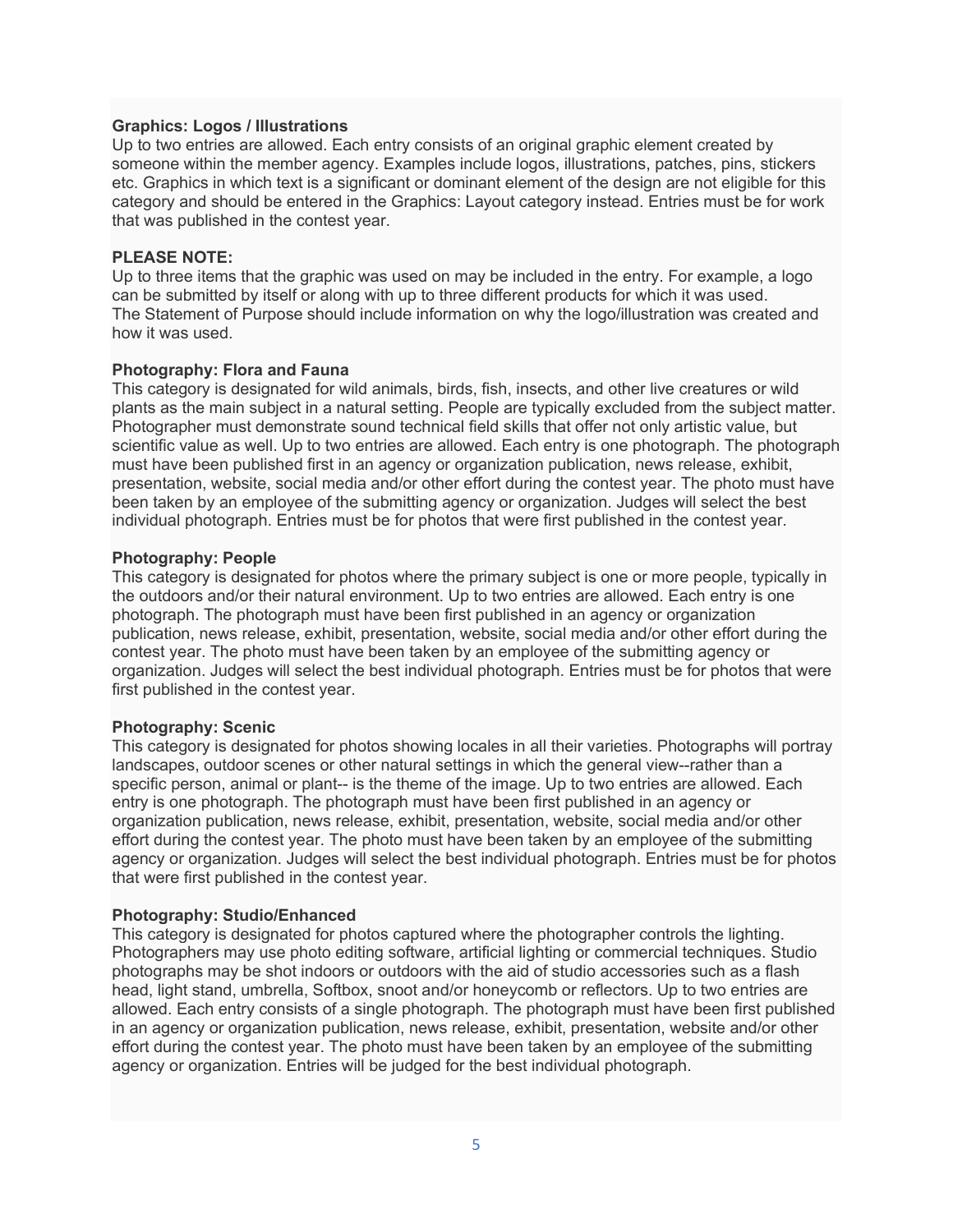## **Magazine Category Group**

### **Magazine**

Up to two entries are allowed. Each entry consists of two different issues of a magazine publication. Submitting agency or organization must have maintained editorial and design control. Entries must be for work that was completed and distributed in the contest year.

### **Magazine: Destination, Historical or Cultural Article**

Up to two entries are allowed. Each entry consists of a magazine article about a destination (such as a state park, historical facility, birding site, etc.), historical theme or cultural topic. The article must have been written by an employee of the submitting agency or organization. The article must have been published in a print or online magazine in the contest year.

#### **Magazine: Fisheries Article**

Up to two entries are allowed. Each entry consists of a fisheries-related magazine article. The article must have been written by an employee of the submitting agency or organization. The article must have been published in a print or online magazine in the contest year.

### **Magazine: General Interest Article**

Up to two entries are allowed. Each entry consists of a general interest magazine article. The article must have been written by an employee of the submitting agency or organization. The article must have been published in a print or online magazine in the contest year.

#### **Magazine: Wildlife Article**

Up to two entries are allowed. Each entry consists of a wildlife-related magazine article. The article must have been written by an employee of the submitting agency or organization. The article must have been published in a print or online magazine in the contest year.

## **Social Media Category Group**

#### **Best Social Media Campaign**

This category recognizes a social media campaign that demonstrates a concerted communications or marketing effort using one or more social media platforms. This entry could be a one-time campaign or a unique and fresh variation of an annual campaign. In your statement of purpose, please thoroughly explain the details of your campaign and how you measured success. Provide links, images, screen shots, analytics and any other documentation that illustrates the success of your campaign. The entry may not be a regional or local variation of a nationally produced campaign unless it has been significantly modified by the submitting agency- be prepared to explain this in your statement of purpose. Entries must be for work that was completed in the contest year. Up to two entries are allowed.

#### **Best Social Media Presence**

This category recognizes an agency that demonstrates the effective and quality use of social media to engage and grow an active outdoor community. The entrant will be awarded for the comprehensive and productive use of social media platforms such as Facebook, Instagram, Twitter, YouTube and Pinterest. Entrants will be judged based on overall tone, presence, message, engagement, creativity and strategic use of all platforms to create an active community that supports their agencies mission.

Entries will also be scored based on the successful and creative use of appropriate and commonly used content types (video, photo, gif, meme, live stream) for various social platforms. Although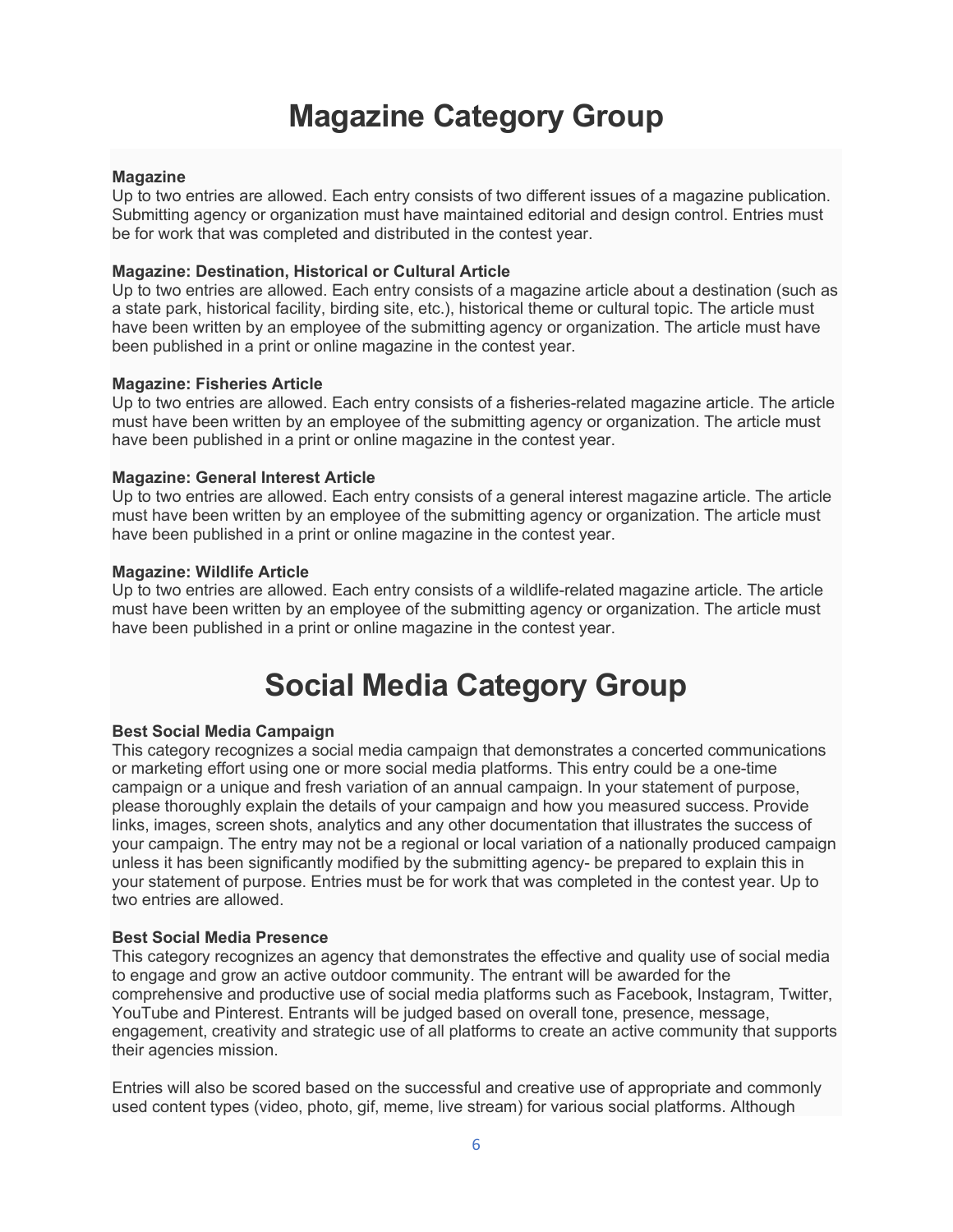judges may review your social media sites at any point during the judging period, please provide specific examples (links, screen shots, images, analytics) that demonstrate your social media engagement, success and overall presence during the contest year. Please provide a detailed explanation of your social media presence in the statement of purpose. Entries must be for work that was completed in the contest year. Only one entry per submitting agency is allowed.

## **Conservation Post of the Year**

This category awards the "hottest-performing" conservation post on social media during the contest year. Show us what surprised you by going viral, driving traffic, generating buzz — and tell us how you know. A "post" consists of a photo, video, text or a combination of these. Content must have been generated by the agency or organization, created by staff, and debuted on one of the agency or organization's social media platforms— shares aren't eligible. Entries must be for work that was completed in the contest year. One entry is allowed.

## **Other Printed Products Category Group**

## **Calendar**

Each entry consists of a monthly, desktop or wall calendar. Digital or online calendars are NOT eligible for submission. Submitting agency or organization must have maintained editorial and design control. Entries must be for work that was published in the contest year. Up to three entries are allowed.

## **One-time Publication: Book/Report**

Up to three entries are allowed. Each entry consists of a one-time book or report publication. Entries must consist of multiple bound pages. Examples include, but not limited to, annual reports, cookbooks, field guides and program reports. Submitting agency or organization must have maintained editorial and design control. Entries must be for work that was completed and distributed in the contest year.

## **One-time Publication: Brochure**

Up to three entries are allowed. Each entry consists of a one-time brochure publication. Entries in this category should be traditional foldout printed pieces or rack cards that briefly describe a program, event, etc. Submitting agency or organization must have maintained editorial and design control. Entries must be for work that was completed and made available to the public in the contest year.

## **One-time Publication: Other**

Up to three entries are allowed. Each entry consists of a one-time publication other than a brochure or book/report. Examples include promotional and educational materials such as placemats, recipe cards, flyers, invitations, etc. Submitting agency or organization must have maintained complete editorial and design control. Entries must be for work that was completed and made available in the contest year. PLEASE NOTE:

- Rack cards should be entered in the One-Time Publication: Brochure category.
- Annual reports should be entered in the One-Time Publication: Book/Report category.

## **Poster**

Up to three entries are allowed. Each entry consists of a poster. To qualify as a poster, the original printed size should be 11x17 or larger. Smaller pieces, such as flyers, should be entered in the One-Time Publication: Other category. Submitting agency or organization must have maintained complete editorial and design control. Entries must be for work that was completed and made public in the contest year.